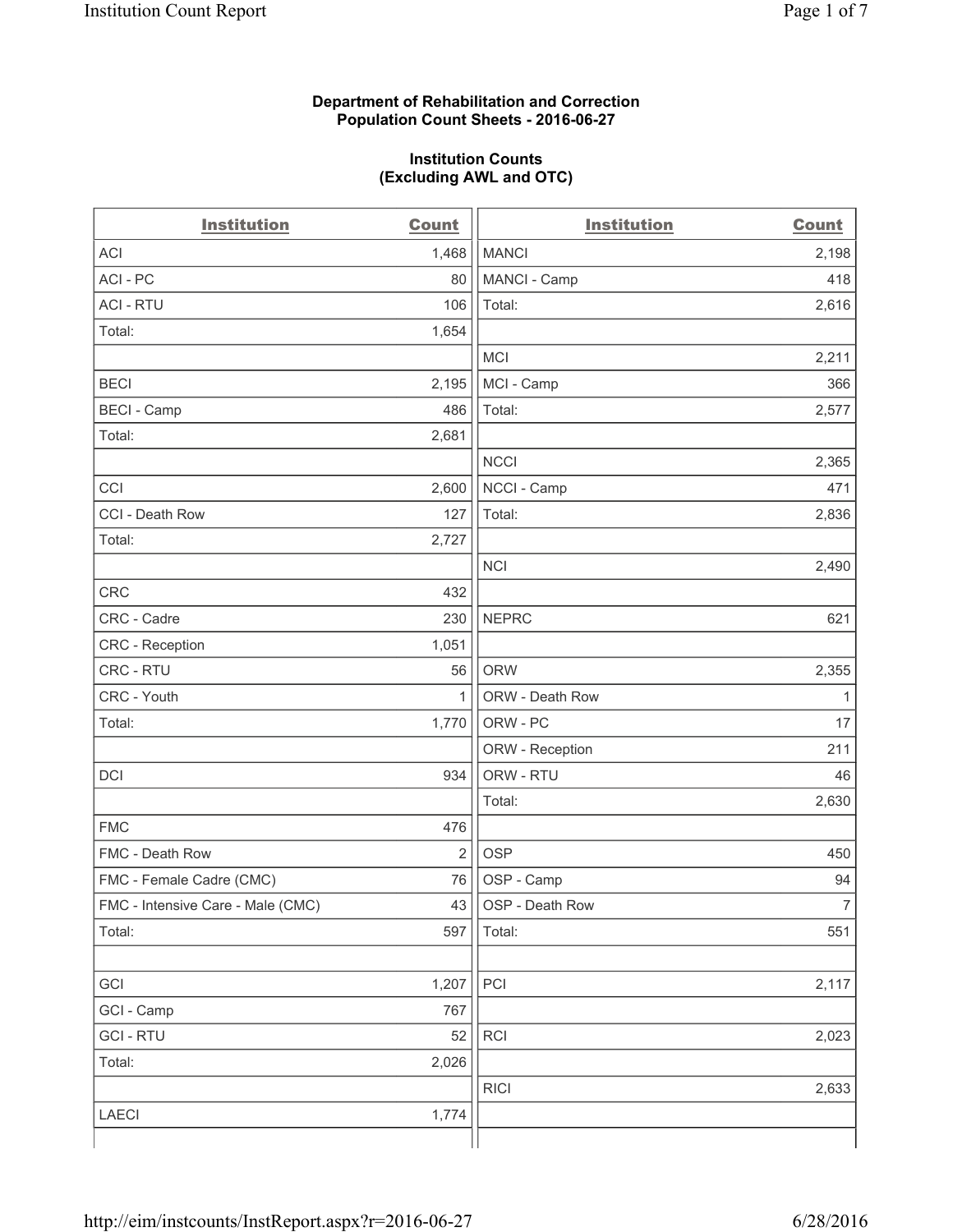|                          |       | SCI            |                          | 2,031  |
|--------------------------|-------|----------------|--------------------------|--------|
| LECI                     | 2,247 |                |                          |        |
| LECI - Camp              | 190   | SOCF           |                          | 1,170  |
| Total:                   | 2,437 | SOCF - RTU     |                          | 60     |
|                          |       | Total:         |                          | 1,230  |
| LOCI                     | 2,291 |                |                          |        |
|                          |       | <b>TCI</b>     |                          | 1,076  |
| LORCI                    | 236   | TCI - Camp     |                          | 415    |
| LORCI - Cadre            | 162   | Total:         |                          | 1,491  |
| <b>LORCI - Reception</b> | 1,236 |                |                          |        |
| Total:                   | 1,634 | <b>TOCI</b>    |                          | 1,101  |
|                          |       | TOCI - PC      |                          | 116    |
| <b>MACI</b>              | 797   | Total:         |                          | 1,217  |
| MACI - Minimum           | 1,215 |                |                          |        |
| Total:                   | 2,012 | <b>WCI</b>     |                          | 1,168  |
|                          |       | <b>WCI-RTU</b> |                          | 93     |
|                          |       | Total:         |                          | 1,261  |
|                          |       |                | <b>Total Population:</b> | 50,861 |

\* The Total Population includes 30 Offenders with Reason Codes 30 & 31. \*\* The Total Population includes 34 Offenders with Reason Code 0A.

# **Male Population by Security Level (Include AWL and Exclude OTC)**

| <b>Security Level</b>  |                   | <b>Body</b> | AWL            | $(-OTC)$       | <b>Total</b> |
|------------------------|-------------------|-------------|----------------|----------------|--------------|
| Total Level 5          |                   | 104         | $\overline{2}$ | $\overline{2}$ | 104          |
| Total Level 4          |                   | 1,858       | 22             | 19             | 1,861        |
| Total Level 3          |                   | 12,002      | 175            | 151            | 12,026       |
| Total Level 2          |                   | 16,826      | 257            | 191            | 16,892       |
| Total Level 1          |                   | 15,587      | 179            | 85             | 15,681       |
| <b>Total Death Row</b> |                   | 136         |                | 0              | 137          |
|                        | <b>Total Male</b> | 46,513      | 636            | 448            | 46,701       |

### **Female Population by Institution (Include AWL and Exclude OTC)**

| <b>Institution</b>       | <b>Body</b> | <b>AWL</b> | $(-OTC)$ | <b>Total</b> |
|--------------------------|-------------|------------|----------|--------------|
| <b>DCI</b>               | 934         | 6          | 4        | 936          |
| <b>FMC</b>               | 22          | 6          |          | 26           |
| FMC - Female Cadre (CMC) | 76          |            |          | 76           |
| <b>NEPRC</b>             | 621         | 22         | 11       | 632          |
| <b>ORW</b>               | 2,355       | 58         | 31       | 2,382        |
|                          |             |            |          |              |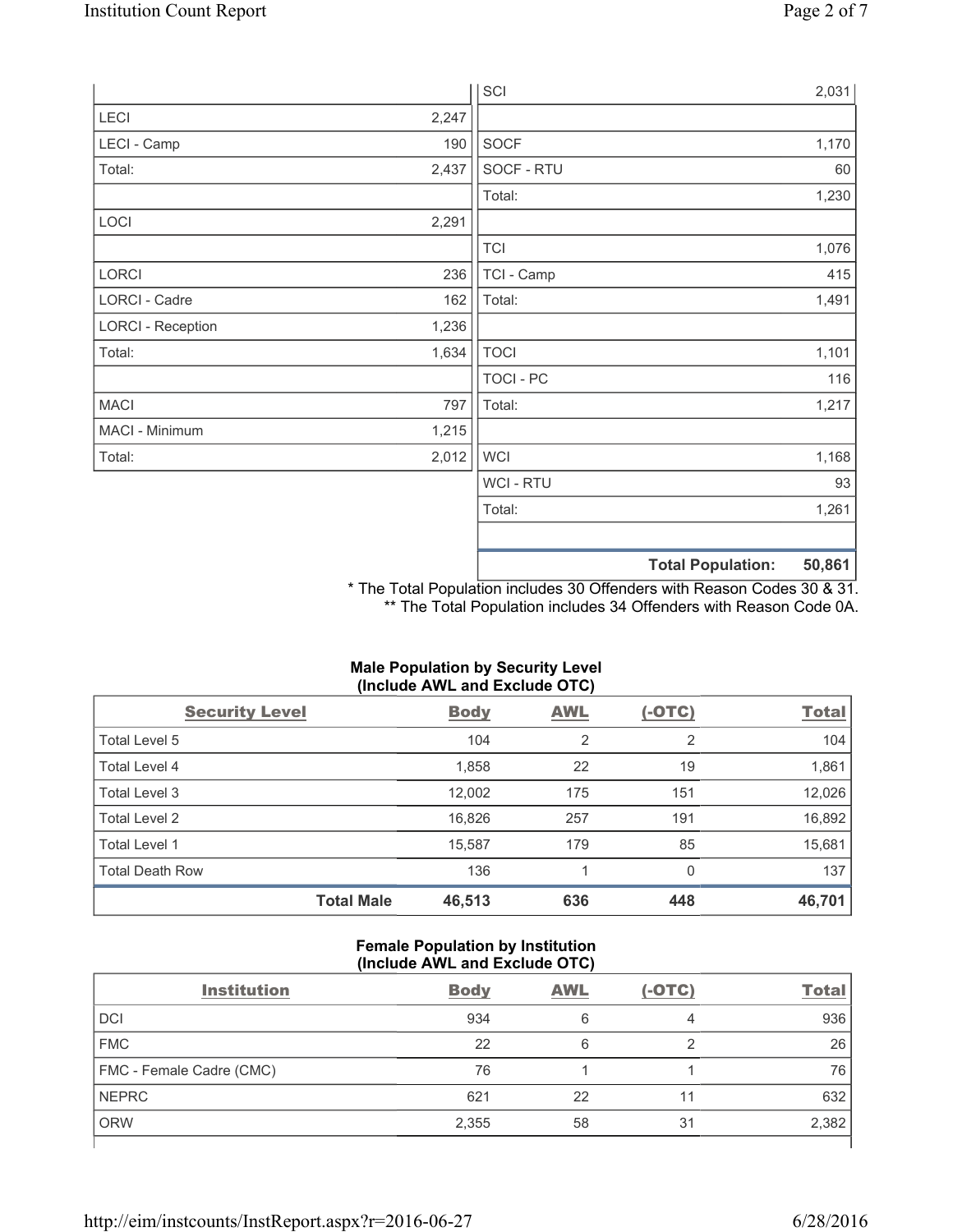| <b>ORW - Death Row</b> |                          |        | 0   |     |        |
|------------------------|--------------------------|--------|-----|-----|--------|
| ORW - PC               |                          | 17     | 0   |     |        |
| ORW - Reception        |                          | 211    |     |     | 212    |
| <b>ORW - RTU</b>       |                          | 46     |     |     | 46     |
|                        | <b>Total Female</b>      | 4,283  | 94  | 49  | 4,328  |
|                        | <b>Total Population:</b> | 50,796 | 730 | 497 | 51,029 |

### **Male Population by Institution: Security Level 5 (Include AWL and Exclude OTC)**

|                   | <b>Institution</b>   | <b>Body</b> | <b>AWL</b> | $(-OTC)$ | <b>Total</b> |
|-------------------|----------------------|-------------|------------|----------|--------------|
| <b>OSP</b>        |                      | 101         |            |          | 101          |
| <b>SOCF - RTU</b> |                      |             |            |          |              |
| <b>TCI</b>        |                      |             |            |          |              |
|                   | <b>Total Level 5</b> | 104         |            |          | 104          |

# **Male Population by Institution: Security Level 4 (Include AWL and Exclude OTC)**

| <b>Institution</b>       |                      | <b>Body</b>    | <b>AWL</b>          | $(-OTC)$            | <b>Total</b>              |
|--------------------------|----------------------|----------------|---------------------|---------------------|---------------------------|
| CCI                      |                      | $\overline{2}$ | $\mathsf{O}\xspace$ | $\mathbf 0$         | $\sqrt{2}$                |
| CRC                      |                      | 12             | $\mathbf{1}$        | 1                   | 12                        |
| CRC - Reception          |                      | $\overline{4}$ | $\mathsf{O}\xspace$ | $\mathsf{O}\xspace$ | $\overline{4}$            |
| <b>FMC</b>               |                      | 1              | $\mathsf{O}\xspace$ | $\mathsf 0$         | 1                         |
| LECI                     |                      | $\mathsf 3$    | $\mathsf{O}\xspace$ | $\mathsf 0$         | $\ensuremath{\mathsf{3}}$ |
| LOCI                     |                      | $\mathbf{1}$   | $\mathsf{O}\xspace$ | $\mathbf 0$         | $\mathbf{1}$              |
| LORCI                    |                      | $\sqrt{5}$     | $\mathbf{1}$        | 1                   | $\,$ 5 $\,$               |
| LORCI - Cadre            |                      | $\mathbf 1$    | $\mathsf{O}\xspace$ | $\mathsf{O}\xspace$ | $\mathbf{1}$              |
| <b>LORCI - Reception</b> |                      | $\mathbf{1}$   | $\mathsf{O}\xspace$ | $\mathbf 0$         | $\mathbf{1}$              |
| <b>MANCI</b>             |                      | 11             | $\mathsf{O}\xspace$ | $\mathsf 0$         | 11                        |
| <b>NCCI</b>              |                      | $\mathbf 1$    | $\mathsf{O}\xspace$ | $\mathsf 0$         | 1                         |
| <b>NCI</b>               |                      | 10             | $\mathsf{O}\xspace$ | $\mathsf{O}\xspace$ | 10                        |
| <b>OSP</b>               |                      | 342            | 4                   | $\overline{4}$      | 342                       |
| <b>RCI</b>               |                      | 11             | $\mathsf{O}\xspace$ | $\mathsf{O}\xspace$ | 11                        |
| SCI                      |                      | $\mathfrak{S}$ | $\mathsf{O}\xspace$ | $\mathsf{O}\xspace$ | $\mathfrak{Z}$            |
| SOCF                     |                      | 1,162          | 15                  | 12                  | 1,165                     |
| SOCF - RTU               |                      | 54             | $\mathsf{O}\xspace$ | $\mathbf 0$         | 54                        |
| <b>TOCI</b>              |                      | 197            | $\mathbf{1}$        | $\mathbf{1}$        | 197                       |
| <b>TOCI - PC</b>         |                      | 19             | $\mathsf{O}\xspace$ | $\mathsf{O}\xspace$ | 19                        |
| WCI                      |                      | 18             | $\mathbf 0$         | $\mathbf 0$         | 18                        |
|                          | <b>Total Level 4</b> | 1,858          | 22                  | 19                  | 1,861                     |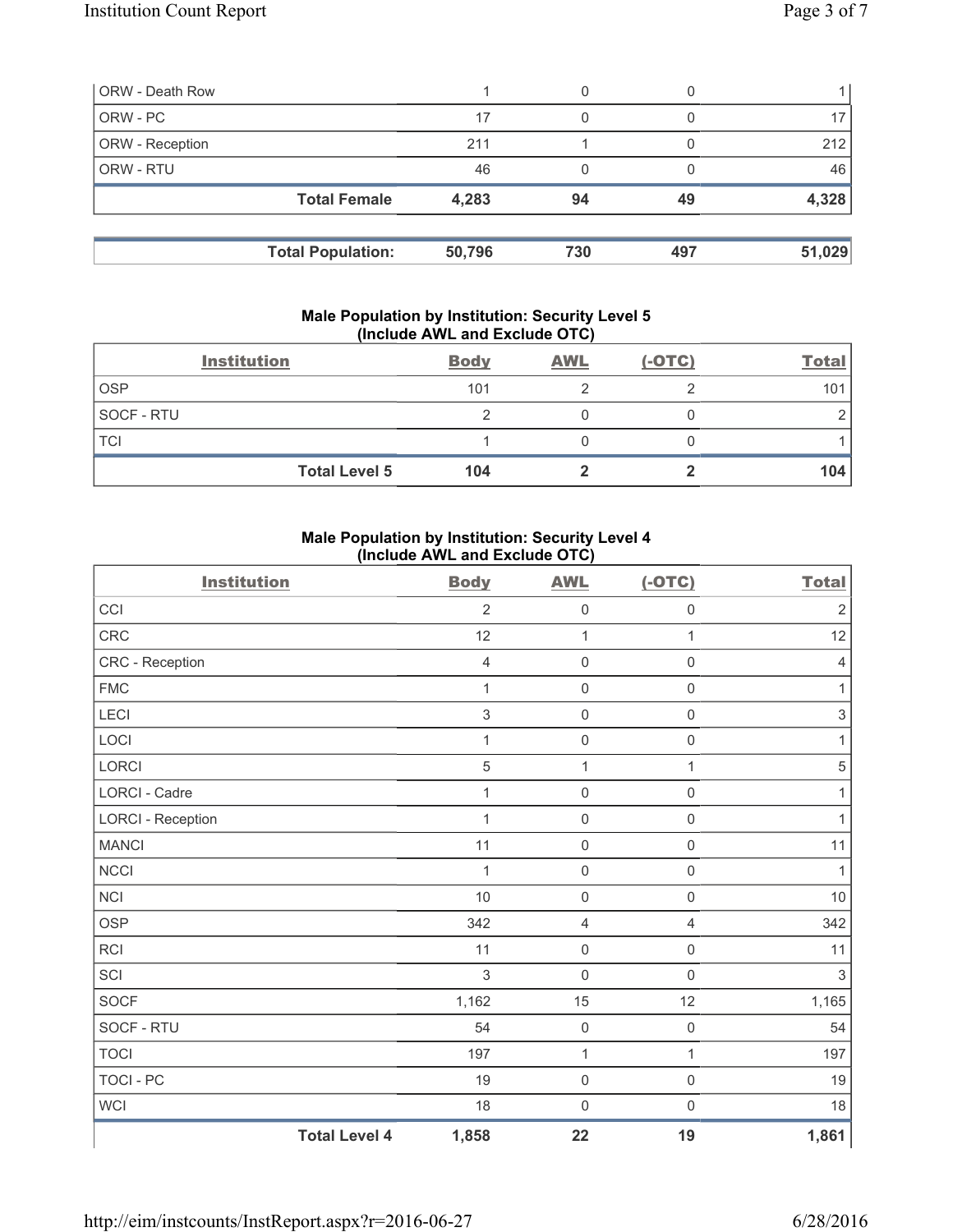| <b>Institution</b>                | (include AWL and Exclude OTC) |                          | $(-OTC)$            | <b>Total</b>   |
|-----------------------------------|-------------------------------|--------------------------|---------------------|----------------|
|                                   | <b>Body</b>                   | <b>AWL</b>               |                     |                |
| ACI                               | 24                            | $\mathbf 0$              | $\mathsf{O}\xspace$ | 24             |
| <b>BECI</b>                       | $\mathsf 3$                   | $\mathbf 0$              | $\mathsf{O}\xspace$ | $\,$ 3 $\,$    |
| CCI                               | $\mathbf{1}$                  | $\mathsf{O}\xspace$      | $\mathsf{O}\xspace$ | 1              |
| CCI - Death Row                   | $\mathbf{1}$                  | $\mathsf{O}\xspace$      | $\mathsf 0$         | $\mathbf{1}$   |
| CRC                               | 104                           | $\boldsymbol{9}$         | $\boldsymbol{9}$    | 104            |
| CRC - Cadre                       | 214                           | $\mathsf{O}\xspace$      | $\mathsf{O}\xspace$ | 214            |
| CRC - Reception                   | 720                           | 24                       | 21                  | 723            |
| CRC - RTU                         | 47                            | $\mathsf{O}\xspace$      | $\boldsymbol{0}$    | 47             |
| <b>FMC</b>                        | $\sqrt{5}$                    | $\mathsf{O}\xspace$      | $\mathsf 0$         | 5              |
| FMC - Intensive Care - Male (CMC) | 5                             | $\mathsf{O}\xspace$      | $\mathsf{O}\xspace$ | $\,$ 5 $\,$    |
| LAECI                             | 3                             | $\mathbf 0$              | $\mathsf{O}\xspace$ | 3              |
| LECI                              | 2,147                         | 13                       | 13                  | 2,147          |
| LOCI                              | $\overline{2}$                | $\mathbf 0$              | $\boldsymbol{0}$    | $\overline{2}$ |
| LORCI                             | 81                            | 34                       | 32                  | 83             |
| LORCI - Cadre                     | 117                           | $\mathbf 1$              | $\boldsymbol{0}$    | 118            |
| <b>LORCI - Reception</b>          | 872                           | 1                        | $\mathsf{O}\xspace$ | 873            |
| <b>MACI</b>                       | 558                           | 3                        | $\,$ 3 $\,$         | 558            |
| <b>MANCI</b>                      | 2,140                         | 27                       | 25                  | 2,142          |
| MCI                               | 12                            | $\mathsf{O}\xspace$      | $\mathsf{O}\xspace$ | 12             |
| <b>NCCI</b>                       | 16                            | $\mathbf 1$              | $\mathbf{1}$        | 16             |
| <b>NCI</b>                        | $\mathbf 1$                   | $\mathsf{O}\xspace$      | $\mathsf{O}\xspace$ | $\mathbf{1}$   |
| PCI                               | 37                            | $\overline{2}$           | $\mathsf{O}\xspace$ | 39             |
| RCI                               | 1,854                         | 25                       | 18                  | 1,861          |
| SCI                               | $\mathbf 1$                   | $\mathsf{O}\xspace$      | $\mathsf{O}\xspace$ | 1              |
| SOCF                              | $\overline{7}$                | 1                        | $\mathbf{1}$        | $\overline{7}$ |
| SOCF - RTU                        | $\overline{4}$                | $\mathsf{O}\xspace$      | $\mathsf{O}\xspace$ | $\overline{4}$ |
| <b>TCI</b>                        | 1,012                         | 11                       | $\,8\,$             | 1,015          |
| TCI - Camp                        | $\mathbf{1}$                  | $\mathbf 0$              | $\mathsf{O}\xspace$ | $\mathbf{1}$   |
| <b>TOCI</b>                       | 749                           | $\overline{\mathcal{I}}$ | $\overline{7}$      | 749            |
| <b>TOCI - PC</b>                  | 97                            | $\mathsf{O}\xspace$      | $\mathsf{O}\xspace$ | 97             |
| <b>WCI</b>                        | 1,080                         | 16                       | 13                  | 1,083          |
| WCI - RTU                         | 87                            | $\mathsf{O}\xspace$      | $\mathsf 0$         | 87             |
| <b>Total Level 3</b>              | 12,002                        | 175                      | 151                 | 12,026         |

## **Male Population by Institution: Security Level 3 (Include AWL and Exclude OTC)**

# **Male Population by Institution: Security Level 2 (Include AWL and Exclude OTC)**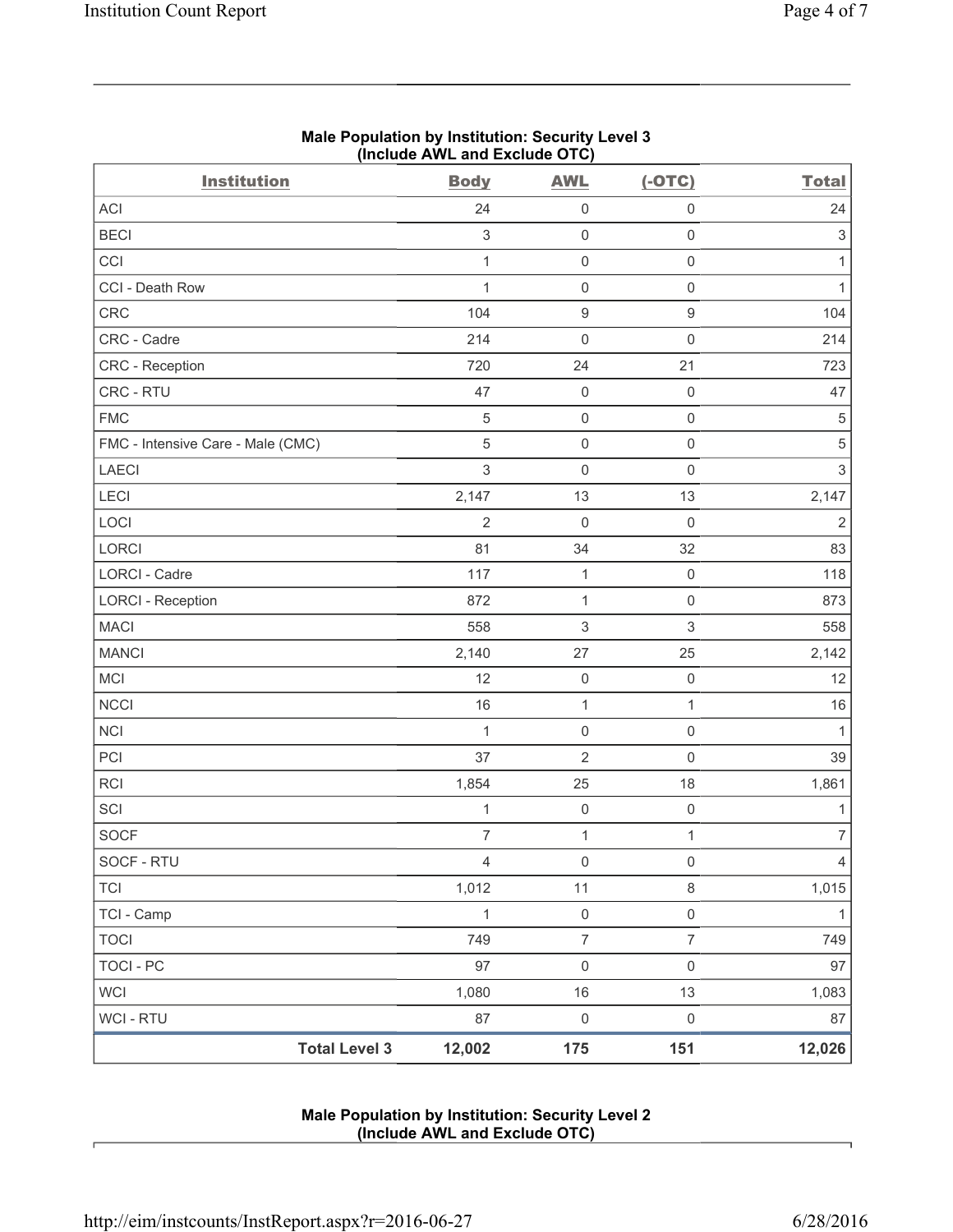| <b>Institution</b>                | <b>Body</b>  | <b>AWL</b>              | $(-OTC)$            | <b>Total</b> |
|-----------------------------------|--------------|-------------------------|---------------------|--------------|
| <b>ACI</b>                        | 745          | $\overline{4}$          | $\overline{2}$      | 747          |
| ACI-PC                            | 78           | $\mathsf{O}\xspace$     | $\mathsf 0$         | 78           |
| <b>ACI - RTU</b>                  | 72           | 0                       | $\mathsf 0$         | 72           |
| <b>BECI</b>                       | 1,431        | 27                      | 20                  | 1,438        |
| CCI                               | 1,829        | 22                      | 13                  | 1,838        |
| CRC                               | 178          | 4                       | $\sqrt{3}$          | 179          |
| CRC - Cadre                       | 16           | $\mathsf{O}\xspace$     | $\mathsf 0$         | 16           |
| CRC - Reception                   | 230          | $\overline{\mathbf{4}}$ | $\overline{4}$      | 230          |
| CRC - RTU                         | $\,6\,$      | $\mathsf{O}\xspace$     | $\mathsf 0$         | $\,6\,$      |
| CRC - Youth                       | $\mathbf{1}$ | $\mathsf{O}\xspace$     | $\mathsf 0$         | $\mathbf{1}$ |
| <b>FMC</b>                        | $\sqrt{5}$   | $\mathsf{O}\xspace$     | $\mathsf 0$         | $\sqrt{5}$   |
| FMC - Intensive Care - Male (CMC) | 16           | $\mathsf{O}\xspace$     | $\mathsf 0$         | 16           |
| GCI                               | 737          | $\boldsymbol{9}$        | $\,6\,$             | 740          |
| <b>GCI-RTU</b>                    | 39           | $\mathsf{O}\xspace$     | $\mathsf 0$         | 39           |
| <b>LAECI</b>                      | 1,128        | 20                      | 17                  | 1,131        |
| LECI                              | 89           | $\mathbf 0$             | $\mathsf 0$         | 89           |
| LOCI                              | 1,256        | 13                      | 11                  | 1,258        |
| <b>LORCI</b>                      | 118          | 31                      | 27                  | 122          |
| LORCI - Cadre                     | 43           | $\mathbf 0$             | $\mathsf 0$         | 43           |
| <b>LORCI - Reception</b>          | 250          | $\sqrt{2}$              | $\sqrt{2}$          | 250          |
| <b>MACI</b>                       | 239          | $\,6\,$                 | 5                   | 240          |
| <b>MANCI</b>                      | 28           | $\mathbf 1$             | 1                   | 28           |
| <b>MCI</b>                        | 1,640        | 20                      | 12                  | 1,648        |
| MCI - Camp                        | 1            | 0                       | $\mathsf 0$         | 1            |
| <b>NCCI</b>                       | 1,504        | 14                      | $10$                | 1,508        |
| NCCI - Camp                       | 24           | $\mathsf{O}\xspace$     | $\mathsf 0$         | 24           |
| <b>NCI</b>                        | 1,659        | 20                      | 18                  | 1,661        |
| PCI                               | 728          | 13                      | $\,8\,$             | 733          |
| RCI                               | 158          | $\,$ 3 $\,$             | $\mathbf{1}$        | 160          |
| <b>RICI</b>                       | 1,579        | $30\,$                  | $20\,$              | 1,589        |
| SCI                               | 883          | 13                      | $10$                | 886          |
| <b>TCI</b>                        | 23           | $\mathbf 1$             | $\mathbf{1}$        | 23           |
| <b>TOCI</b>                       | 19           | $\mathsf{O}\xspace$     | $\mathsf{O}\xspace$ | 19           |
| WCI                               | 69           | $\mathsf{O}\xspace$     | $\mathsf 0$         | 69           |
| WCI - RTU                         | $\sqrt{5}$   | $\mathbf 0$             | $\mathsf 0$         | $\,$ 5 $\,$  |
| <b>Total Level 2</b>              | 16,826       | 257                     | 191                 | 16,892       |

## **Male Population by Institution: Security Level 1 (Include AWL and Exclude OTC)**

 $\lceil$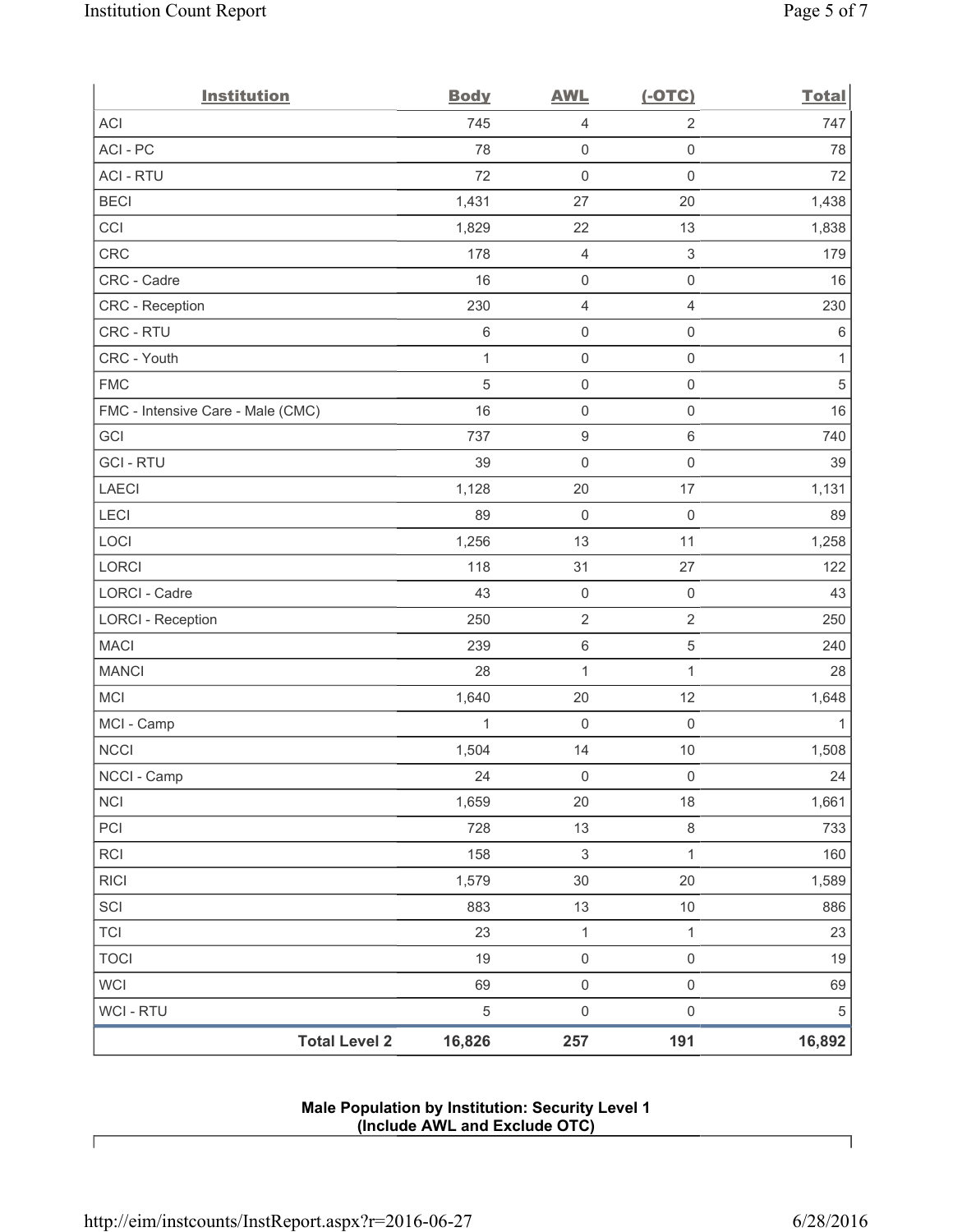| <b>Institution</b>                | <b>Body</b>    | <b>AWL</b>          | $(-OTC)$            | <b>Total</b>   |
|-----------------------------------|----------------|---------------------|---------------------|----------------|
| <b>ACI</b>                        | 699            | $\overline{2}$      | $\mathsf 0$         | 701            |
| ACI-PC                            | $\overline{2}$ | $\mathbf 0$         | $\mathsf{O}\xspace$ | $\overline{2}$ |
| <b>ACI - RTU</b>                  | 34             | 0                   | $\mathsf 0$         | 34             |
| <b>BECI</b>                       | 761            | 20                  | $\,8\,$             | 773            |
| <b>BECI - Camp</b>                | 486            | $\mathsf{O}\xspace$ | $\mathsf{O}\xspace$ | 486            |
| CCI                               | 768            | $\overline{4}$      | $\mathbf{1}$        | 771            |
| <b>CRC</b>                        | 79             | $\mathsf{O}\xspace$ | $\mathsf{O}\xspace$ | 79             |
| CRC - Reception                   | 93             | $\mathbf 1$         | $\mathbf{1}$        | 93             |
| CRC - RTU                         | $\,$ 3 $\,$    | $\mathsf{O}\xspace$ | $\mathsf{O}\xspace$ | $\sqrt{3}$     |
| <b>FMC</b>                        | 442            | 4                   | $\sqrt{2}$          | 444            |
| FMC - Intensive Care - Male (CMC) | 22             | $\mathsf{O}\xspace$ | $\mathsf 0$         | 22             |
| GCI                               | 470            | 12                  | $\,6\,$             | 476            |
| GCI - Camp                        | 767            | $\sqrt{2}$          | $\mathbf{1}$        | 768            |
| <b>GCI-RTU</b>                    | 13             | $\mathsf{O}\xspace$ | $\mathsf{O}\xspace$ | 13             |
| <b>LAECI</b>                      | 643            | 4                   | $\sqrt{2}$          | 645            |
| LECI                              | 8              | $\mathsf{O}\xspace$ | $\mathsf 0$         | 8              |
| LECI - Camp                       | 190            | $\mathbf{1}$        | 1                   | 190            |
| LOCI                              | 1,032          | 8                   | $\overline{4}$      | 1,036          |
| LORCI                             | 32             | 4                   | 3                   | 33             |
| LORCI - Cadre                     | 1              | $\mathsf{O}\xspace$ | $\mathsf{O}\xspace$ | 1              |
| <b>LORCI - Reception</b>          | 113            | $\mathsf{O}\xspace$ | $\mathsf 0$         | 113            |
| MACI - Minimum                    | 1,215          | 12                  | $\,8\,$             | 1,219          |
| <b>MANCI</b>                      | 19             | $\overline{7}$      | $\sqrt{2}$          | 24             |
| MANCI - Camp                      | 418            | $\sqrt{2}$          | $\overline{c}$      | 418            |
| <b>MCI</b>                        | 559            | 12                  | 4                   | 567            |
| MCI - Camp                        | 365            | $\mathbf 0$         | $\mathsf{O}\xspace$ | 365            |
| <b>NCCI</b>                       | 844            | 15                  | $10$                | 849            |
| NCCI - Camp                       | 447            | $\mathbf 1$         | $\mathbf{1}$        | 447            |
| <b>NCI</b>                        | 820            | 13                  | $\overline{7}$      | 826            |
| <b>OSP</b>                        | $\overline{7}$ | $\mathsf 3$         | $\overline{2}$      | $\,8\,$        |
| OSP - Camp                        | 94             | $\mathsf 0$         | $\mathsf{O}\xspace$ | 94             |
| PCI                               | 1,352          | 17                  | 5                   | 1,364          |
| <b>RICI</b>                       | 1,054          | 11                  | $\,6\,$             | 1,059          |
| SCI                               | 1,144          | 14                  | $\overline{2}$      | 1,156          |
| <b>TCI</b>                        | 40             | $\overline{7}$      | $\,6\,$             | 41             |
| TCI - Camp                        | 414            | $\mathbf{1}$        | $\mathbf{1}$        | 414            |
| <b>TOCI</b>                       | 136            | $\overline{2}$      | $\mathsf 0$         | 138            |
| WCI - RTU                         | $\mathbf{1}$   | $\mathsf{O}\xspace$ | $\mathsf{O}\xspace$ | $\mathbf{1}$   |
| <b>Total Level 1</b>              | 15,587         | 179                 | 85                  | 15,681         |